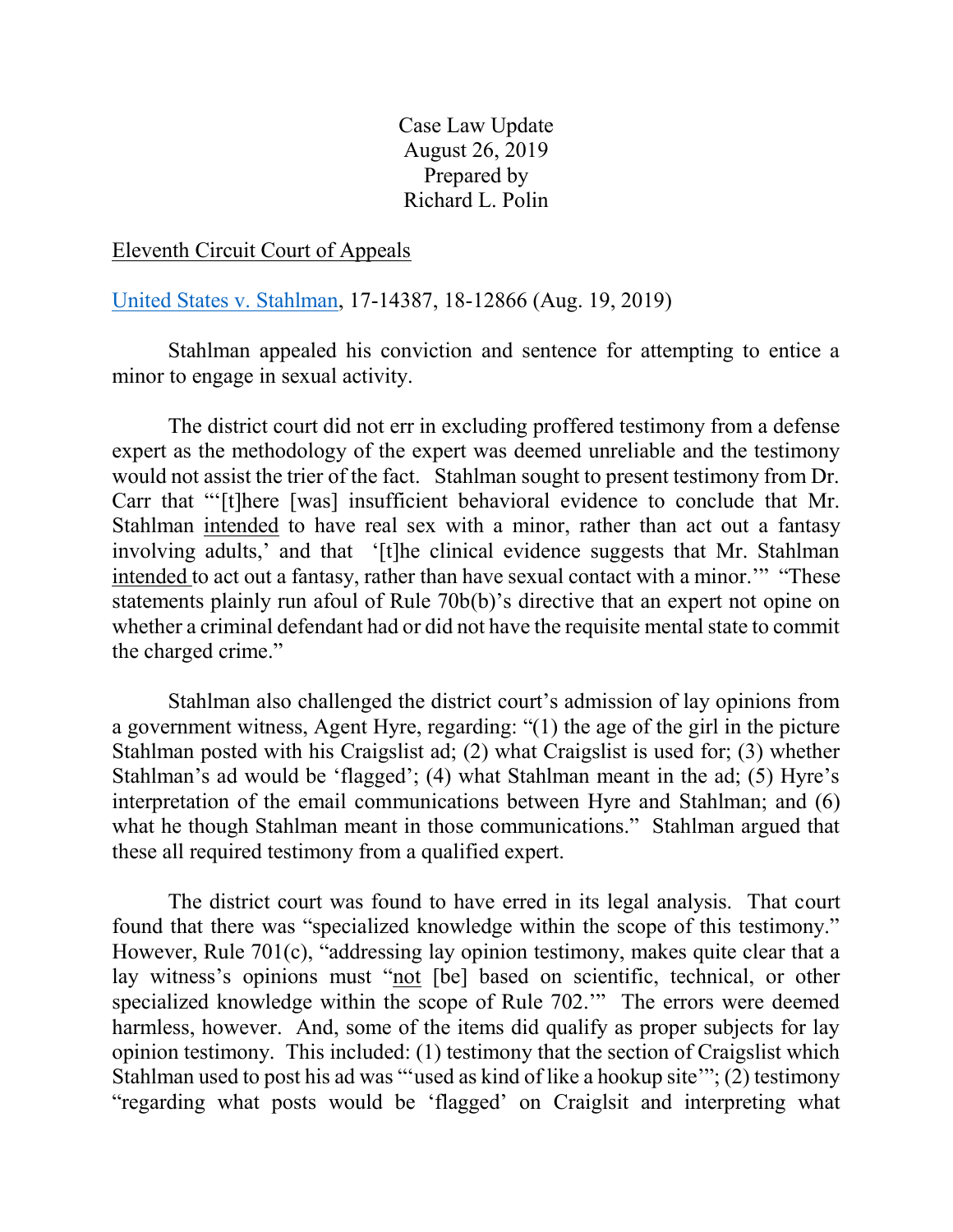Stahlman meant in his ad and in his email communication'" (this was based on the agent's "perceptions as a participant in his conversations with Stahlman in this case and informed by his years of experience investigating child exploitation and child pornography crimes").

Stahlman also challenged the sufficiency of the evidence to prove intent (or that he "took a substantial step toward carrying out that intent."). The Eleventh Circuit disagreed. Testimony included a month's worth of phone calls between Stahlman and the man he believed to be the father of an 11-year old girl, "during which he discussed in graphic detail plans to meet and engage in sexual activity with the daughter." Stahlman "asked Agent Hyre what he would have to do to 'qualify' for the opportunity to meet the daughter, asked questions about what types of sex acts Agent Hyre would or would not consent to, and asked Agent Hyre what the daughter would enjoy." Stahlman further argued that there was an innocent explanation – he thought he was conversing with an "adult couple as part of a fantasy role-playing scenario." The "jury was not required to accept this innocent explanation. Indeed, because Stahlman testified in his own defense at trial, the jury was free to (and, based on their verdict, clearly did) disbelieve his testimony and consider it as substantive evidence of his guilt."

Finally, the district court did not err in applying the obstruction-of-justice sentencing enhancement based on findings of perjury by Stahlman. This included his "testimony about his lack of sexual interest in children."

The Court also briefly addressed a Brady claim raised in a motion for new trial, and found that even if evidence about Agent Hyre's "prior discipline does carry some impeachment value, we see no reasonable probability that, had this evidence been disclosed, the outcome of Stahlman's trial would have been different." For essentially the same reason, the Court declined to reverse the conviction based on a discovery violation under Rule 16; a reversal must be based upon a demonstration by the defendant "that the violation prejudiced his substantial rights." The testimony at issue was deemed "at best, merely impeaching evidence"; there was "ample evidence supporting Stahlman's guilt"; and this evidence would not "probably produce a different outcome."

[United States v. Hawkins and McCree,](http://media.ca11.uscourts.gov/opinions/pub/files/201711560.pdf) 17-11560 (Aug. 20, 2019)

The defendants appealed convictions for conspiring to distribute cocaine and related offenses.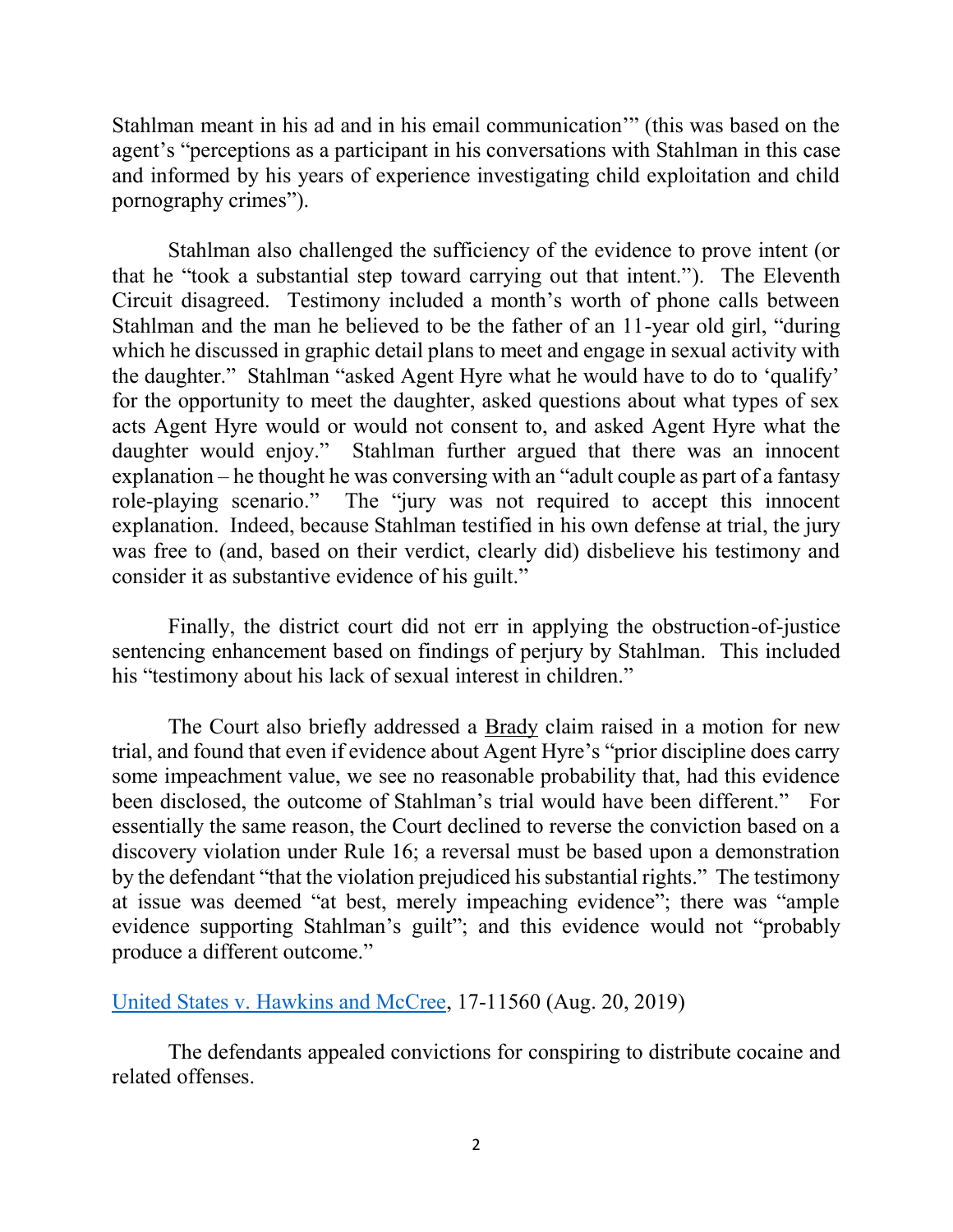The Eleventh Circuit reversed most of the convictions because testimony admitted from Agent Russell, upon which the reversed counts relied extensively, constituted plain error. The agent "repeatedly provided 'speculative interpretive commentary' on the meanings of phone calls and text messages and gave his opinions about what was occurring during and in between those communications."

The testimony in question "'went beyond interpreting code words to interpret conversations as a whole.'" The agent "'interpreted' unambiguous language, mixed expert opinion with fact testimony, and synthesized the trial evidence for the jury. His testimony strayed into speculation and unfettered, wholesale interpretation of the evidence." The prosecutor had tendered the agent as an expert regarding cocaine investigations, but argued alternatively that his opinion testimony would be admissible as lay opinion testimony.

While the testimony started out with permissible expert opinions as to "how cocaine is 'cooked' and the use of 'cutting agents,'" and explanations of code words, it then ventured into impermissible areas: "For example, Agent Russell opined that when Hawkins told Ware, 'Don't let this get away, man,' this meant: 'Evidently, Mr. Hawkins thought that this was a good deal. The quality of the cocaine was good. The price was about \$1,000 cheaper than what Carlos Ware was paying to Carlos Bogan at this time of the investigation.' And sometimes Agent Russell 'interpreted' plain language – stating, for example, that 'he can get as many as he wants' means that '[he] has a lot of cocaine.'"

In another example used by the Court, when asked what the phrase "making a move" meant, the agent responded: "'Trying to make a move is Carlos Ware informing Mr. Hawkins that he's getting ready to travel to Georgia to reup on his cocaine supply.'" The agent also engaged in speculation, as when he gave an opinion as to the meaning of "having something in the pot," and he responded that that "'*could be* referring to cooking the cocaine.'" He was also permitted to interpret ordinary language, not requiring assistance for the jury, as when he explained that "that's the last one" meant "he doesn't have any more dope," and "giving it to people" meant "distributing narcotics."

When asked, based on his expertise, "what's going on here," Russell was permitted to give a lengthy narrative."

The Court gave several other examples of testimony going to far, and then engaged in plain error analysis, as the testimony at issue had not been objected to on the grounds raised on appeal. The Court observed that the testimony from the agent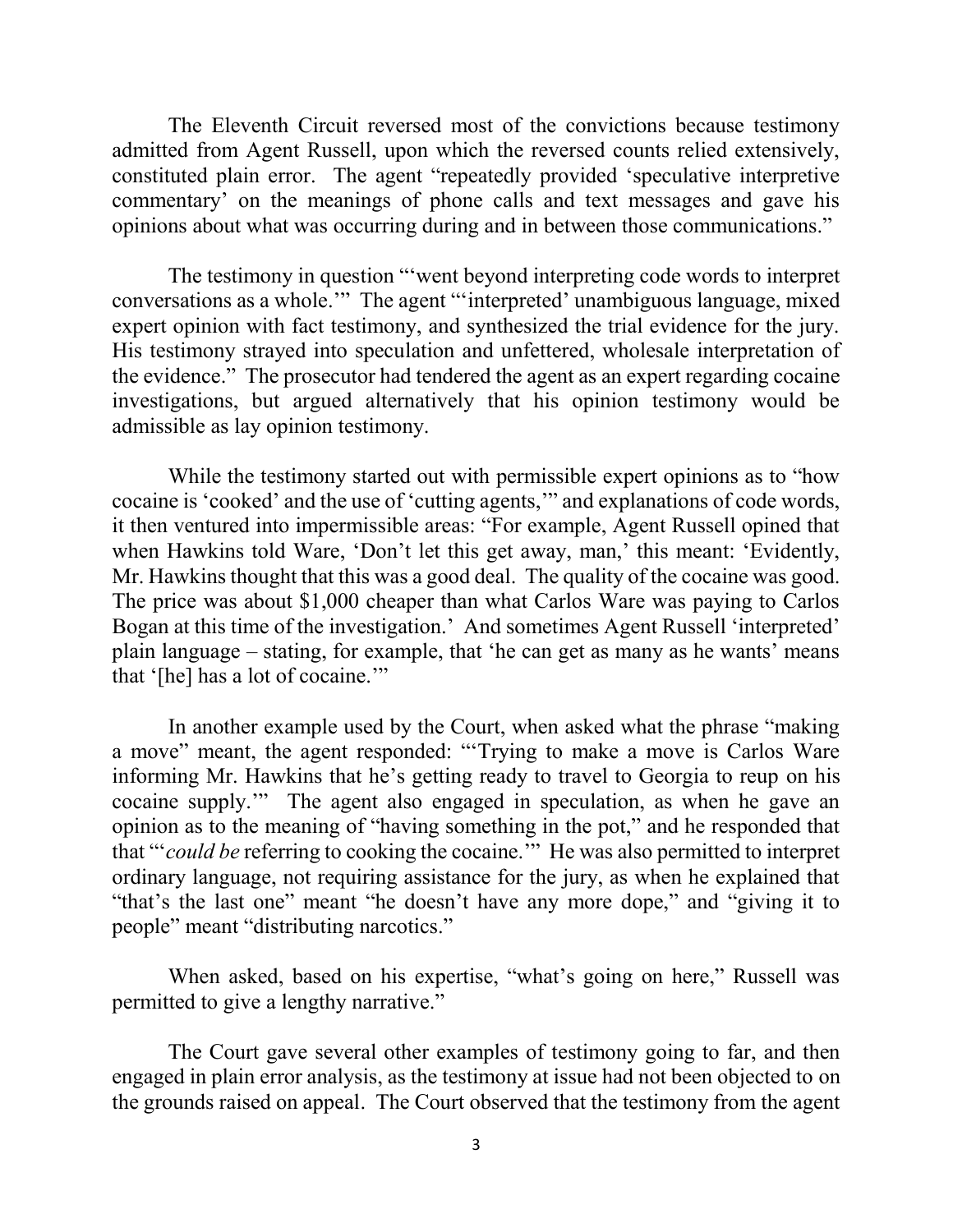was problematic whether it was viewed as expert opinion testimony or lay opinion testimony.

## [In re: Gary Ray Bowles,](http://media.ca11.uscourts.gov/opinions/pub/files/201913149.ord.pdf) 19-13149 (Aug. 22, 2019)

On the day of a scheduled execution, the Court denied an application for authorization to file a successive habeas corpus petition. The Court denied both that request and the related emergency motion to stay execution.

Bowles wanted to raise a claim that he was "intellectually disabled and thus ineligible for the death penalty." The Supreme Court decisions upon which he relied, Atkins v. Virginia, 536 U.S. 304 (2002), Moore v. Texas, 137 S.Ct. 1039 (2017) and Hall v. Florida, 572 U.S. 701 (2014), did not provide the basis for a successive petition. While Atkins was a decision that could apply retroactively to authorize a successive habeas petition, it was decided in 2002, six years prior to Bowles' first federal habeas petition.

Bowles basically argued that Atkins "was not actually 'available' to him when he filed his first habeas petition in 2008 because then-existing Florida law would have doomed his petition." However, there "is no futility exception to the AEDPA's restrictions on second and successive petitions."

More significantly, Bowles' current claim relied primarily on Hall, rather than Atkins; the Court viewed his claim as a Hall claim, regardless of Bowles' effort to call it an Atkins claim. And, Hall does not apply retroactively. Similarly, Moore has not been held to apply retroactively.

Finally, although Bowles relied on the statutory provision enabling a successive petition based on a claim actual innocence, that claim failed. He argued he was innocent of the death penalty, but the claim challenged only eligibility for the death penalty, not guilt of the underlying crime, and therefore did not fall within the statutory exception.

First District Court of Appeal

# [Marshall v. State,](https://www.1dca.org/content/download/535581/5948188/file/175248_1284_08232019_01392070_i.pdf) 1D17-5248 (Aug. 23, 2019)

Marshall was sentenced for multiple offenses committed at age 21, including burglary, for which he received a minimum mandatory 15-year prison sentence as a prison releasee reoffender, which meant that the entirety of the sentence would have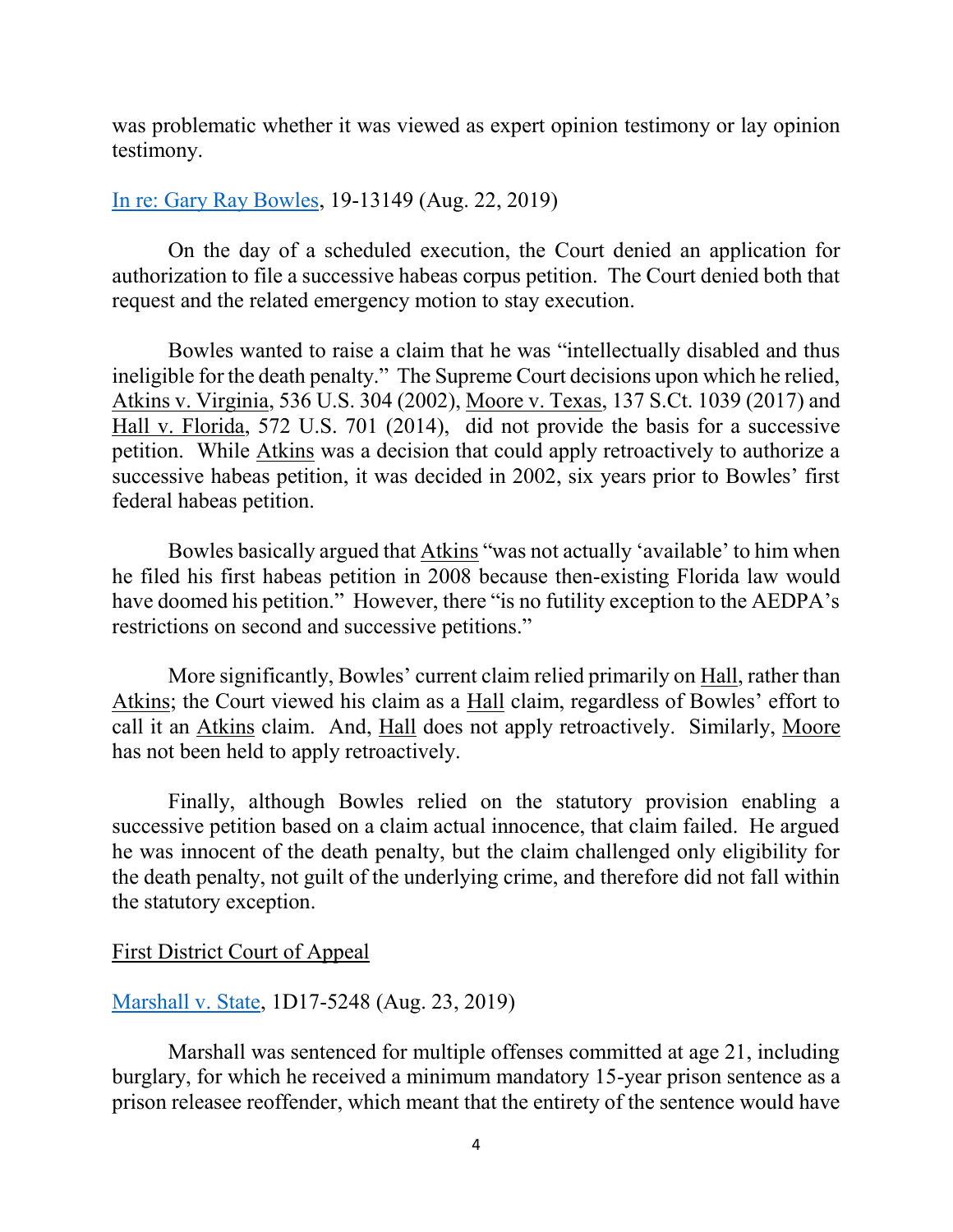to be served, without any possibility of early release. He challenged the constitutionality of the sentence pursuant to Miller v. Alabama, 567 U.S. 460 (2012) and Graham v. Florida, 560 U.S. 48 (2010). The First District rejected the argument for several reasons.

First, the Court emphasized the purpose of the PRR statute in deterring recidivism. Second, the Graham and Miller decisions do not apply to offenders 18 years of age or older. Third, even if they did apply, Marshall did not receive a life sentence without the possibility of early release.

### [Holmes v. State,](https://www.1dca.org/content/download/535585/5948224/file/181700_1284_08232019_01415498_i.pdf) 1D18-1700 (Aug. 23, 2019)

The First District affirmed a conviction for second-degree murder and found that the evidence was sufficient. Holmes argued that the shooting was an accident and that the State failed to prove the element of a depraved mind – i.e., ill will, hatred, spite or evil intent. The Court stated:

> . . . Holmes and the victim were in a rocky relationship. Holmes was angry with the victim. The victim wanted to go home with their son and end her relationship with Holmes. Holmes admitted that he pulled out a loaded pistol and pointed it at the victim's head. That act alone is competent evidence that Holmes possessed the requisite intent to commit second-degree murder. . . .

> Even so, the State also presented evidence that the gun was fired within three inches of the victim's head and that the gun's safety features were in working condition. . . . [Holmes'] explanation that the gun accidentally fired when the victim slapped his wrist is called into doubt by expert testimony that it would have required nine pounds of force to engage the trigger and fire the gun.

### [Roberts v. State,](https://www.1dca.org/content/download/535586/5948236/file/181834_1284_08232019_01430446_i.pdf) 1D18-1834 (Aug. 23, 2019)

The First District affirmed convictions for armed robbery and possession of a firearm by a convicted felon. The case involved a failed drug deal which resulted in the victim suffering a facial and Roberts and a companion taking the marijuana without paying.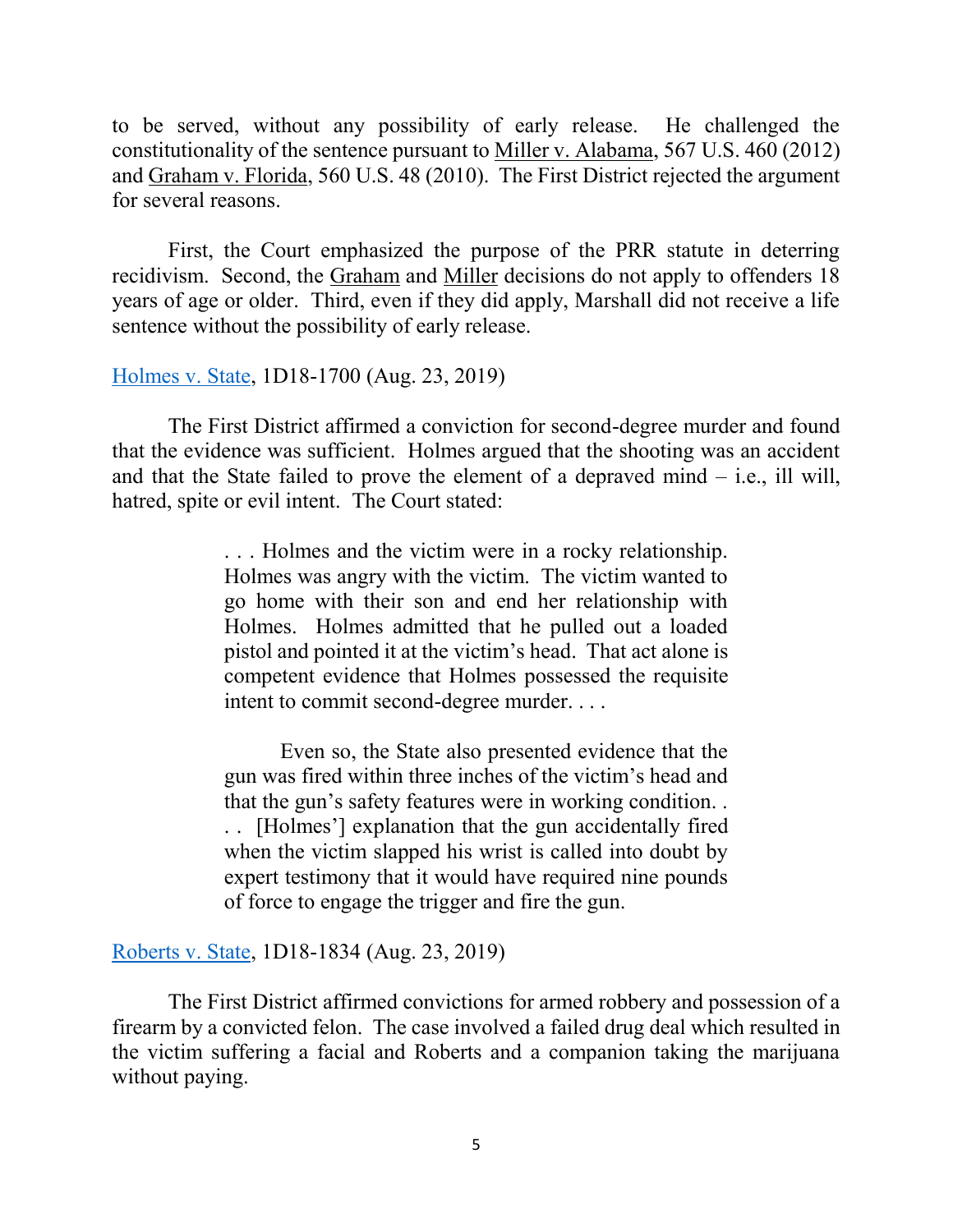Roberts argued that the State's reasons for a peremptory challenge were not genuine because the State had not applied the reasons equally to other prospective jurors who were not members of the same racial group. The Court looked at the facts surrounding the questioning of the jurors at issue and found that the ones who were not stricken were not similarly situated. The State's reasons were therefore deemed genuine.

The Court further found that there was no error in limiting cross-examination of the victim by the defense. The defense was permitted to elicit testimony showing potential bias, including the State's arrest of the victim and decision not to prosecute, along with the statement that there was no promise for anything in exchange for his testimony.

A limit on the victim testifying about the nature of the charges against the victim prevented the jury from being misled. "One of the issues disputed at trial was whether the victim was armed during the drug deal. Had the jury learned that the victim as arrested for carrying a concealed firearm, the jury may have been misled into believing that the victim's arrest five days after the robbery was evidence that he possessed a gun during the robbery. Considering the passage of time between the robbery and the victim's arrest, the trial court did not abuse its discretion. . . ."

A detective's testimony regarding his observation of the victim's wound nine days after the robbery did not constitute improper lay opinion testimony. It was limited to his "personal observations and knowledge," including the size of the wound and the size of the barrel of a shotgun.

The trial court did not err in admitting evidence of consciousness of guilt. Roberts knew a warrant was out for his arrest. When officers arrived to make the arrest and announced their presence and purpose, Roberts, instead of exiting, hid in the apartment for hours, even after officers started launching tear gas into the apartment.

The State laid a proper foundation for impeaching Roberts' companion by using her past recorded recollection. She gave a sworn statement to the prosecution 10 days after the incident and testified that he memory was better at that time than at the time of the trial; and that she was truthful at the time of the prior statement, with the exception of saying that Roberts had a shotgun on the night of the robbery.

Last, a comment by the prosecutor in closing argument – "that the jury should not place much weight on Roberts' claim about injuring his hand during the robbery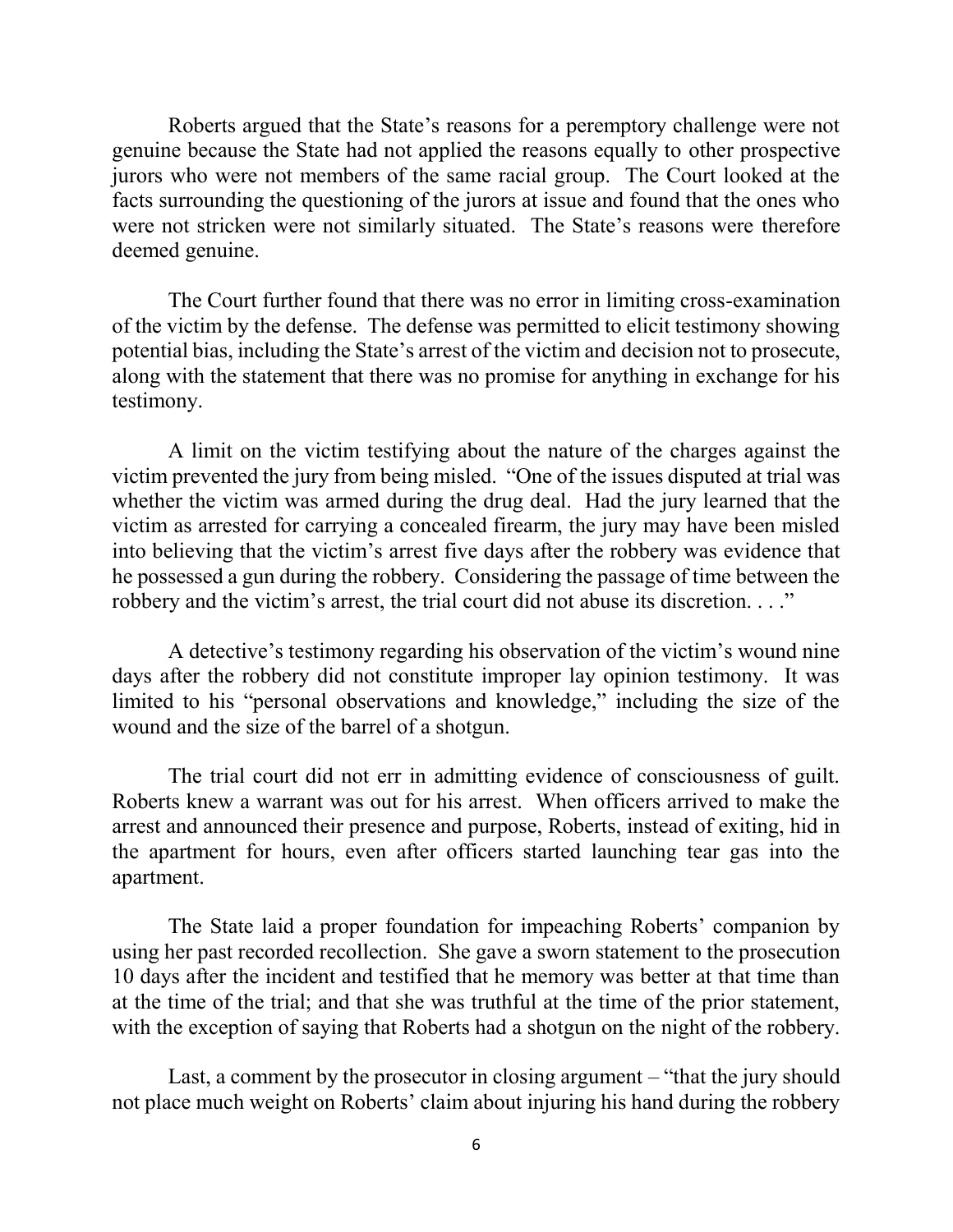because Roberts did not mention this injury until he was arrested three weeks later" – was not improper because it was invited by defense counsel's prior argument that Roberts' testimony was believable "because it was corroborated" by testimony from two other witnesses.

#### [Moore v. State,](https://www.1dca.org/content/download/535587/5948248/file/182224_1284_08232019_01442502_i.pdf) 1D18-2224 (Aug. 23, 2019)

The First District affirmed convictions for aggravated assault on a law enforcement officer and other offenses. The Court disagreed with Moore's argument that the trial court erred in accepting a jury verdict "where it was not clear during polling of the jury whether one of the jurors agreed with the verdict or repudiated it."

During polling of the jury, when asked if this was their "true and correct verdict," the last juror responded "reluctantly." "During the polling, the last juror's response of 'reluctantly' was not ambiguous and did not necessarily need clarification or further deliberation. The answer merely expressed some sort of reservation about the decision, but it remained an affirmative answer. She agreed that it was her verdict, which is the only requirement in rule 3.450." Although defense counsel noted that the juror was "visibly disturbed," that was not supported by the record on appeal.

## [Nolan v. State,](https://www.1dca.org/content/download/535589/5948272/file/183026_1284_08232019_01465057_i.pdf) 1D18-3026 (Aug. 23, 2019)

The First District affirmed convictions for armed robbery and resisting arrest without violence.

A Walmart video was admitted into evidence showing "Nolan trying to make a purchase using credit cards that were the same color as credit cards stolen from the" victim, in the parking lot outside the store where Nolan was arrested shortly after the robbery. In addition to showing the same color of the credit cards, a detective testified on the basis of the Walmart video, that Nolan was the man in the video. While such testimony is often inadmissible, the detective testified outside the presence of the jury "that he spent time with Nolan the day of the arrest and that Nolan's appearance had changed since then. Nolan's hair and facial hair were different, his complexion had changed, and he had put on weight." Under those circumstances, the detective's identification of Nolan as the man in the video was not an abuse of discretion.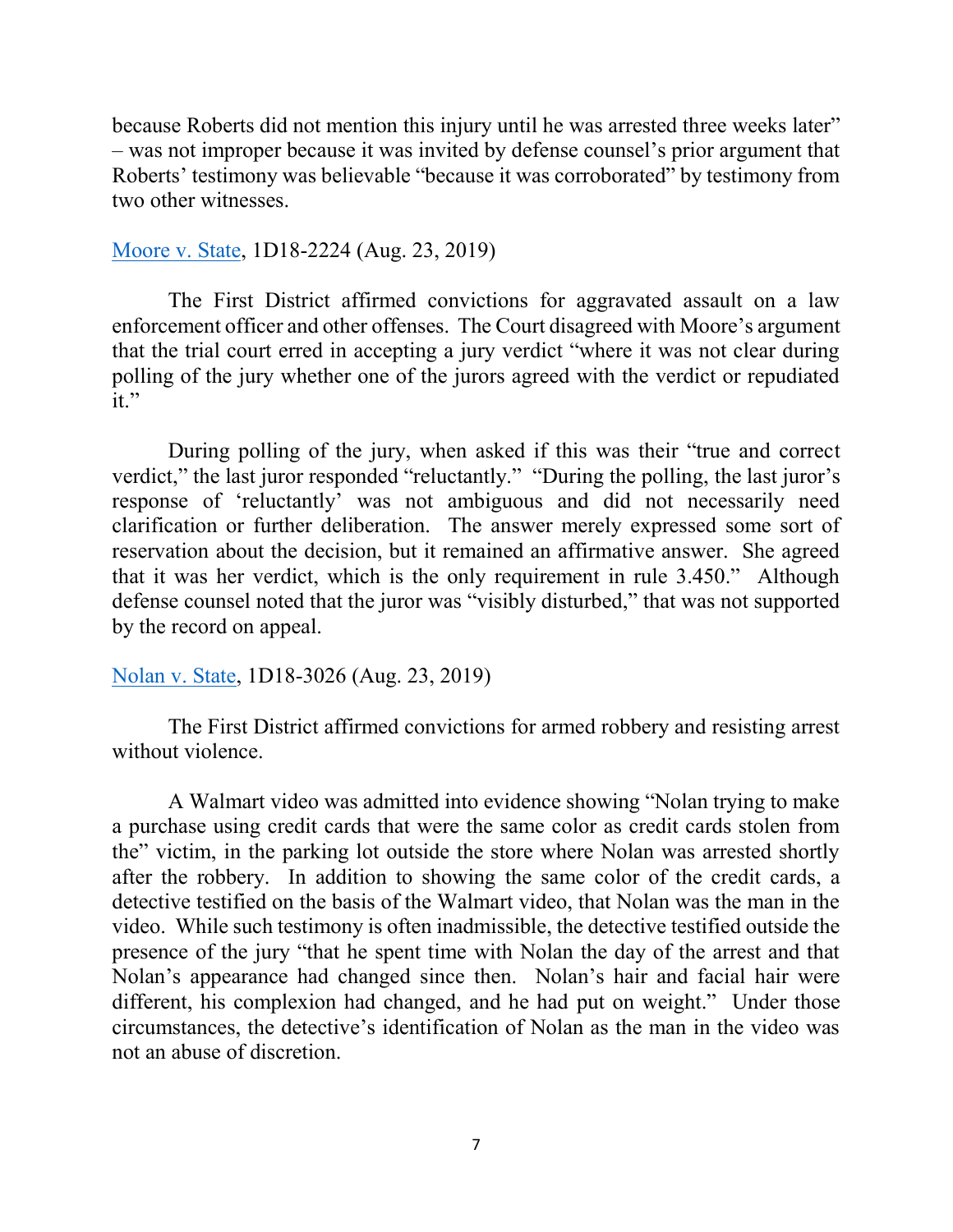The standard for a motion for new trial is whether the verdict was contrary to the weight of the evidence, not the sufficiency of evidence. When a judge uses the wrong standard, the appellate court will reverse. Here, there was no basis for reversal. Although the judge stated that the defense was making "the same arguments that were made during the course of the trial," and that the court stood by its "rulings and findings made at that time," the judge was simply responding to the arguments raised by Nolan in the motion for new trial, and those arguments "did not include that the verdict was contrary to the manifest weight of the evidence."

### [Brown v. State,](https://www.1dca.org/content/download/535594/5948332/file/184888_1284_08232019_01575151_i.pdf) 1D17-3453 (Aug. 22, 2019)

The First District affirmed a conviction for second-degree murder. The Court rejected an argument that the trial court erred in admitting collateral offense evidence. The evidence showed that "Brown was the shooter in the May incident and that this evidence would be admissible as it was particularly probative of identity." Brown argued that the trial court should have held a second hearing on the admissibility of this evidence when the court was informed that Brown had a pending motion to withdraw plea in the collateral case. The First District noted that Brown had not provided any authority for the legal point that a trial court could not consider collateral offense evidence simply because a motion to withdraw guilty plea was pending.

At trial, the defendant's girlfriend testified for the State and was recalled later as a defense witness.. Physical evidence from the crime had been found in her car. During the defense case, the State impeached her on cross-examination with her prior statements, and Brown argued on appeal that portions of those prior statements should have been redacted. The Court disagreed.

"We find no issue in the fact that Perry [girlfriend] revealed that she had spoken to her boyfriend's counsel about her case, do not find that he became a secondhand 'witness,' and note that all evidence discussed (Brown's location and calls to Wells Fargo) was already admitted into evidence. We similarly reject Brown's argument that the trial court erred in admitting Perry's opinions regarding Brown's possible guilt, . . . as these statements were made by *his own alibi witness* and were appropriate for impeachment."

Perry was also impeached with a statement in which she commented on Brown "asking her to provide an alibi in his letter and her conversation with Brown's counsel about the alibi." This was challenged on the ground that it attacked the credibility or character of defense counsel. "Brown was fully aware of Perry's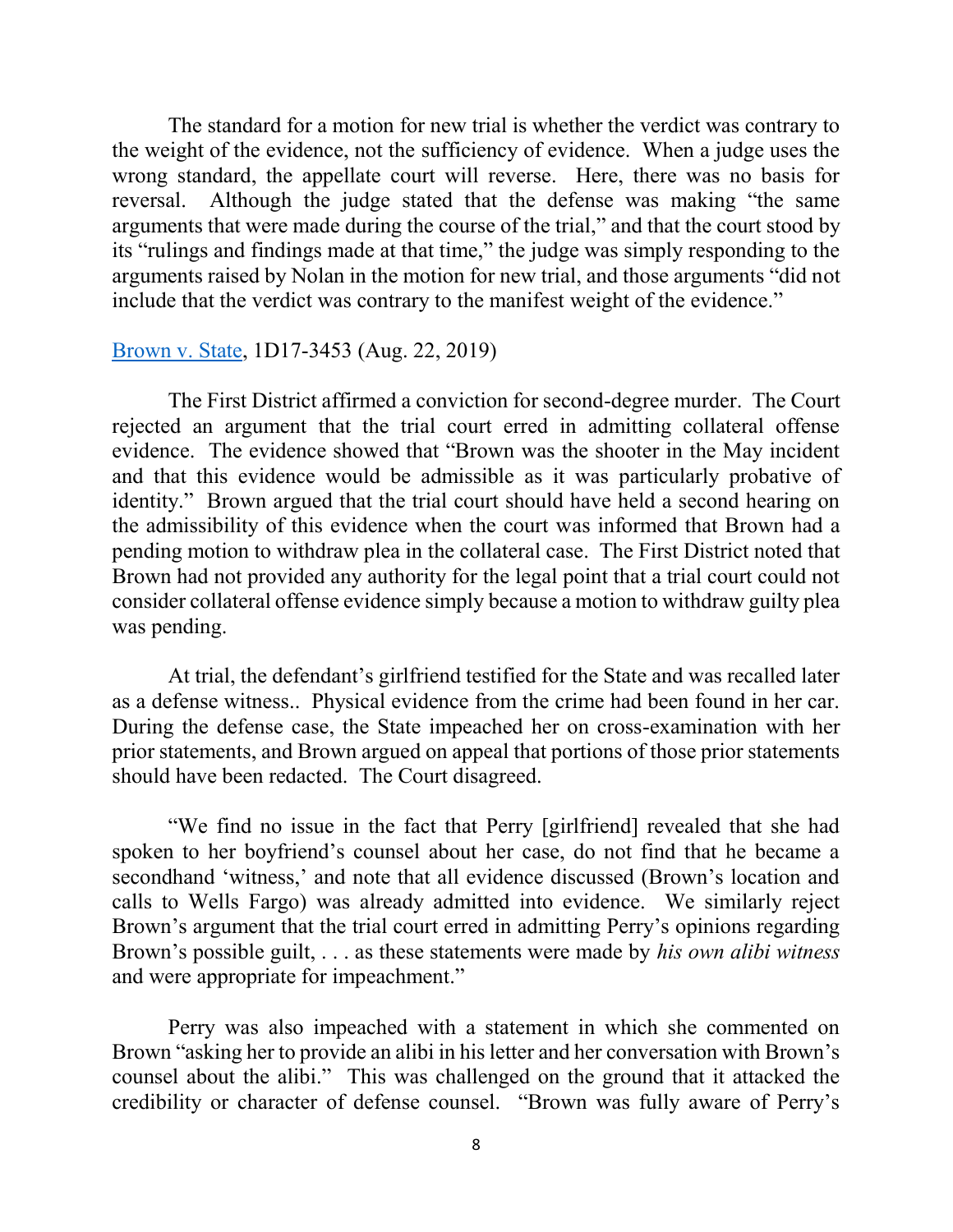interview before trial and, if he still decided to call her to testify, the State was permitted to impeach her credibility."

### [Taulbee v. State,](https://www.1dca.org/content/download/535373/5945687/file/182569_1287_08212019_09065600_i.pdf) 1D18-2569 (Aug. 21, 2019)

Taulbee challenged the scoring of two out-of-state convictions under the "prior record" section of the scoresheet. The Court remanded for resentencing and the State was going to have the opportunity to present "sufficient corroborating evidence of the contested prior convictions." The harmless error standard for scoresheet error on direct appeal is "the would-have-been-imposed test." The record before the appellate court did not demonstrate that the trial court would have imposed the same sentence absent any error, as the trial court "stated it would work from both the scoresheet and the request made by the State in deciding what the Appellant's sentence would be."

#### Second District Court of Appeal

### [Shrader v. State,](https://www.2dca.org/content/download/535539/5947684/file/132712_65_08232019_08295919_i.pdf) 2D13-3712 (Aug. 23, 2019) (en banc)

The Court granted the State's motion for rehearing en banc, withdrew its prior opinion, and issued a new opinion, addressing the circumstantial evidence standard of review as discussed in Knight v. State, 186 So. 3d 1005 (Fla. 2016). The Court affirmed convictions for felony murder and sexual battery.

Shrader's main argument was "that the State did not produce sufficient evidence inconsistent with his reasonable hypothesis of innocence that the sexual acts upon the victim were consensual and that the killing occurred sometime later." The circumstantial evidence standard did not apply, however, as there was direct evidence regarding the defendant's involvement in the crime. This included "Shrader's DNA found inside the victim," where "Shrader denied even knowing the victim, let alone having sexual contact with her." The DNA evidence was "direct evidence that Shrader, at a minimum, had sexual contact with the victim, whose slain body was found at Whisky Stump near droplets of Shrader's blood leading away from the victim's body."

Semen found inside the victim's body contained Shrader's DNA. Blood found on the soil at the scene of the murder matched his DNA. The Court also focuses on multiple inconsistencies in Shrader's account, which included evasions revealing "consciousness of guilt."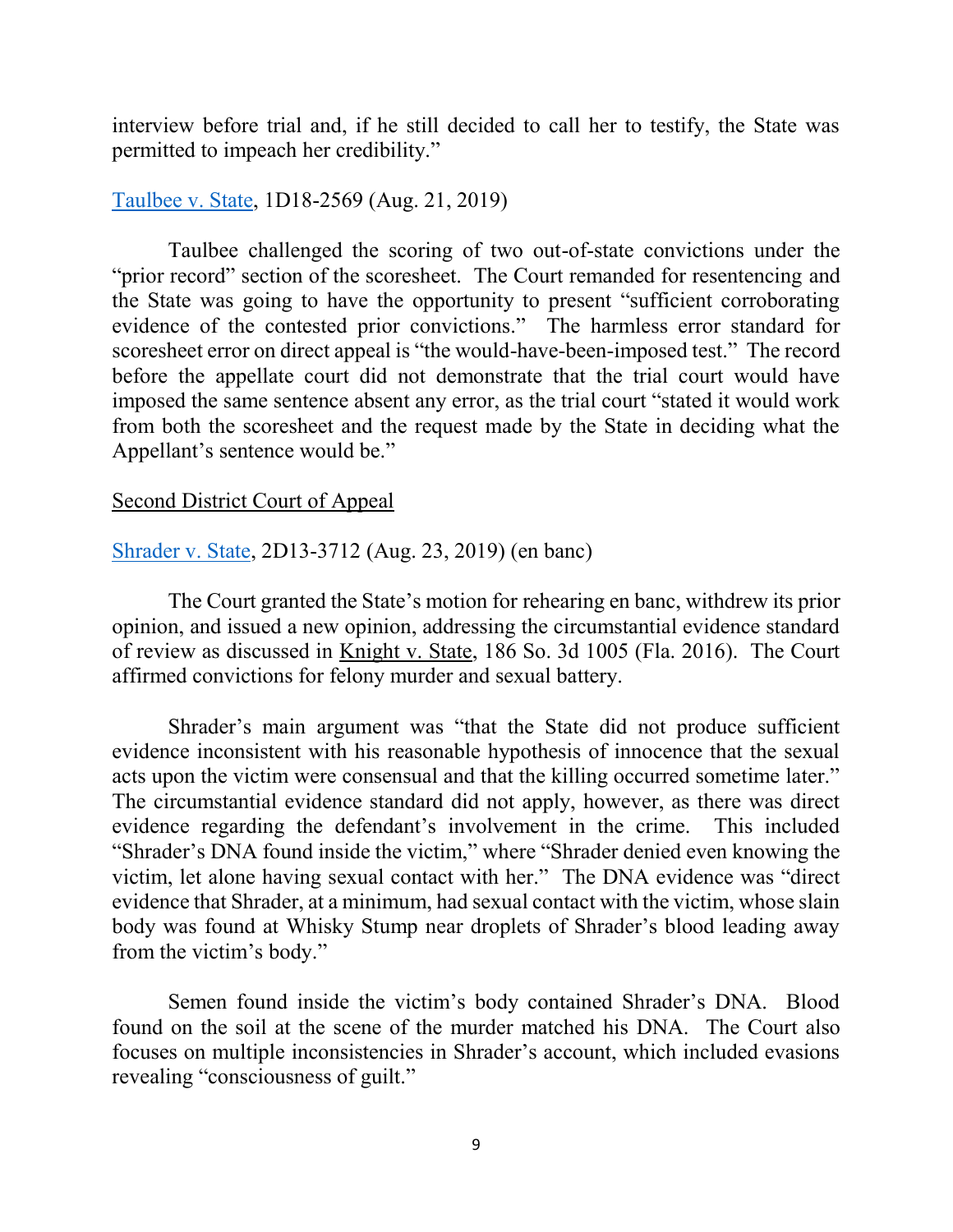### Third District Court of Appeal

## [Cazarez v. State,](https://www.3dca.flcourts.org/content/download/535395/5945963/file/3D19-0335.co.pdf) 3D19-335 (Aug. 21, 2019)

"A defendant may not escape the two-year time limit for filing a rule 3.850 motion by styling the pleading as a petition for writ of habeas corpus."

#### Fourth District Court of Appeal

[Natal v. State,](https://www.4dca.org/content/download/535376/5945729/file/171271_1257_08212019_08562095_i.pdf) 4D17-1271 (Aug. 21, 2019) (on motion for rehearing)

The Court found sufficient evidence that the defendant's "speed was grossly excessive under the circumstances" and affirmed a conviction for reckless driving.

"[A]ppellant was driving more than twice the speed limit in a mixed residential/commercial neighborhood. Pedestrians were standing by the roadway waiting for a bus. A homeowner pulled into his driveway which fronts on Sheridan. While appellant says that he saw the van only sixty to seventy-five feet prior to the impact, the victim stated that he saw appellant 200 yards away, and the expert agreed that the victims started to turn when appellant was 200 yards away, not the short distance described by appellant. Appellant continued to accelerate until two seconds before the crash, and there was very little braking."

[Brown v. State,](https://www.4dca.org/content/download/535377/5945741/file/173492_1708_08212019_09015444_i.pdf) 4D17-3492 (Aug. 21, 2019)

The trial court erred by failing to impose a minimum mandatory sentence based on the use of a firearm during the offense. The trial court had concerns based on the firearm's operability. However, the "'legislature did not intend to require a finding that the handgun be operational.  $\ldots$ ; ."

[Hudson v. State,](https://www.4dca.org/content/download/535398/5945999/file/181715_1709_08212019_09000909_i.pdf) 4D18-1715 (Aug. 21, 2019)

The Fourth District reversed and remanded a conviction for felony battery after a jury trial. This was the second time the Court reversed for a new trial.

First, the trial court erred in admitting evidence of an uncharged collateral crime, "the same error that precipitated our earlier remand opinion." Second, the "trial court erroneously instructed the jury on the forcible felony exception to Appellant's self-defense argument."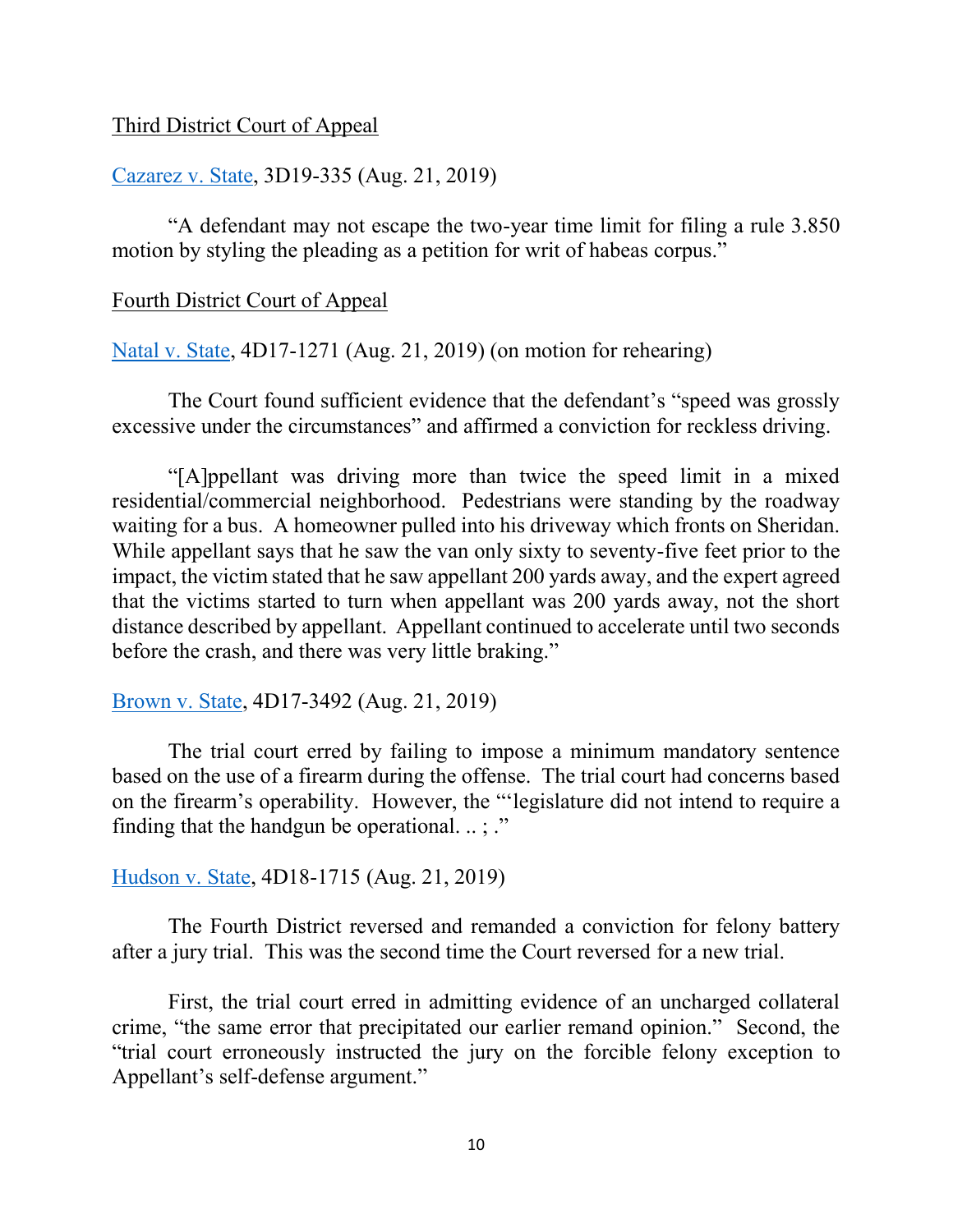The case involved a fight over a car repair, and the disagreement became violent, with the defendant being charged with stabbing the victim in the leg. At the first trial, the State introduced evidence that after the stabbing, "the victim's wife confronted Appellant, and that he punched the wife in the face." The defendant was not charged with any crime related to the victim's wife. In the first appeal and reversal, the Fourth District held that the evidence related to the punching of the wife was improperly admitted into evidence.

Prior to the second trial, the trial court granted a motion to exclude this evidence. At the second trial, a detective was testifying and the State introduced documentary evidence which included a form signed by the victim's wife, in which she "stated that she selected photograph number 5 as the person who 'hit [her]/punched [her]' and identified herself as a '[v]ictim."" While the evidence related to the subsequent incident with the wife may have come in inadvertently, it was still error and was still not harmless.

"The forcible felony exception provides that self-defense is not available as a justification if the defendant '[i]s attempting to commit, committing, or escaping after the commission of, a forcible felony.'" "This exception applies only when the defendant is committing an independent forcible felony separate from the one for which he or she is claiming self-defense. . . . This is because the instruction essentially negates the defendant's theory of self-defense to the actual crime charged."

### [Maldonado v. State,](https://www.4dca.org/content/download/535378/5945753/file/181909_1257_08212019_09041780_i.pdf) 4D18-1909 (Aug. 21, 2019)

The Fourth District affirmed the revocation of probation. There was no error in denying a motion to suppress evidence obtained from a GPS monitor.

Maldonado's crimes were committed in June 2000, and he was not subject to any order authorizing the use of a GPS monitor. DOC did, however, place one on him at the start of his probation. He argued that doing this without a warrant constituted a violation of the Fourth Amendment. The State and Fourth District agreed that it was a violation of the Fourth Amendment, but "law enforcement made an objectively reasonable mistake in believing Maldonado required a monitor and any error by law enforcement was simple negligence." The classification officer who started the use of the GPS monitor erroneously believed the victim of the sex offense was a child, and that would have made the use of the monitor a statutory requirement.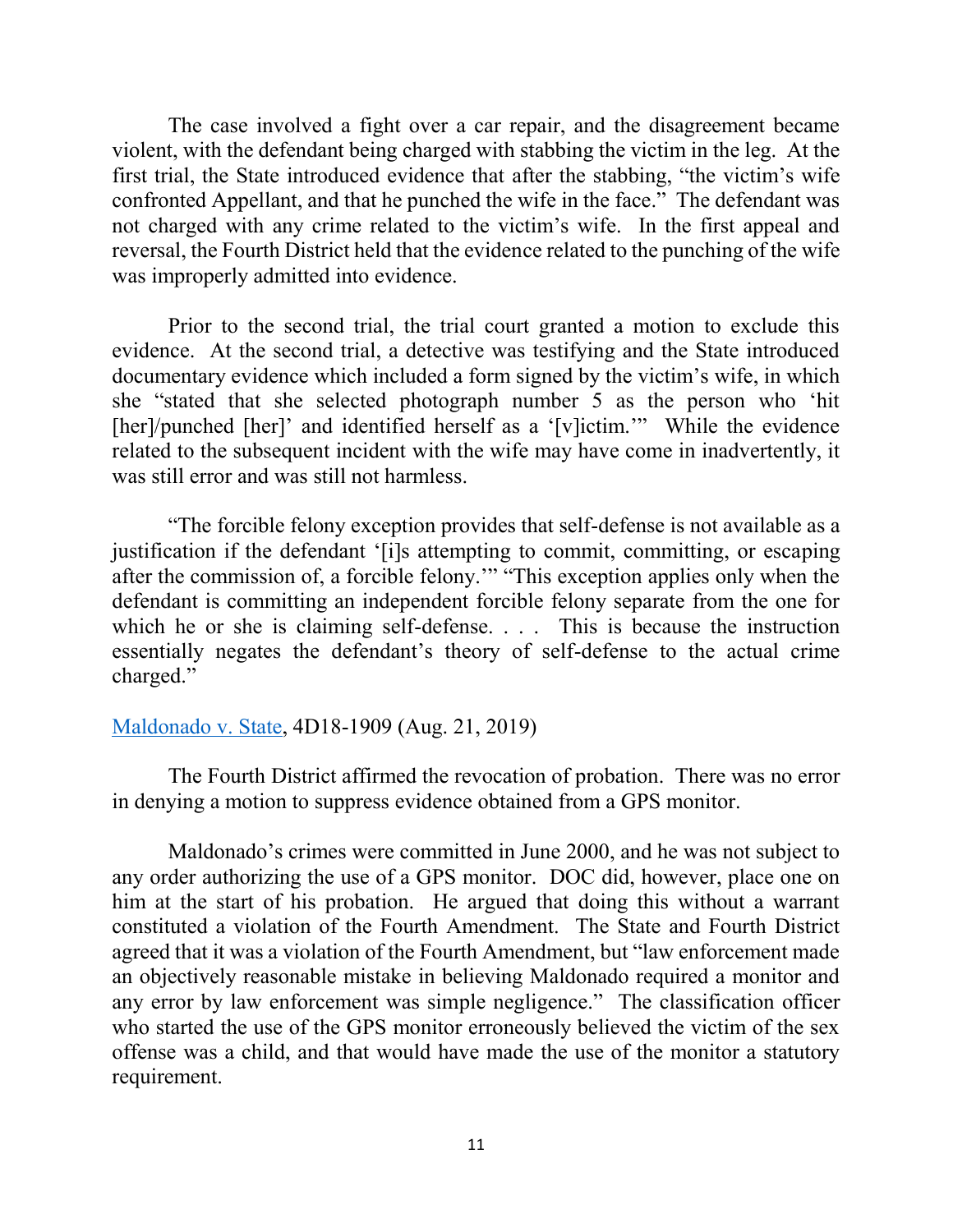As this was deemed a clerical error, exclusion of evidence from the GPS monitor would not serve any deterrent purpose. The exclusionary rule was therefore not applicable.

### Fifth District Court of Appeal

### [Harris v. State,](https://www.5dca.org/content/download/535513/5947390/file/181242_1257_08232019_08050065_i.pdf) 5D18-1242 (Aug. 23, 2019)

The Fifth District affirmed convictions on two counts of trafficking. Harris argued that the trial court erred in denying his motion in limine, during trial, "to prevent the State from using prior sales as evidence of predisposition to rebut his planned defense of entrapment." The State had nolle prossed the charges related to those prior sales. "Contrary to Harris' suggestion, evidence of prior crimes to rebut an entrapment defense is not limited to events resulting in a conviction." And, "dropped charges are not the equivalent of an acquittal."

### [State v. Washington,](https://www.5dca.org/content/download/535514/5947402/file/181698_1260_08232019_08085207_i.pdf) 5D18-1698 (Aug. 23, 2019)

The Court reversed a downward departure sentence imposed for drug offenses.

The case involved a sting operation, in which a confidential informant and undercover agents made "several purchase of small amounts of crack cocaine." On one occasion, "three different agents made purchases from Washington within the same hour."

The trial court's departure reason was that although it "could not find that law enforcement's intent in this case was to manipulate Washington's sentence," "the effect on Washington was the same as if law enforcement had intentionally delayed arrest and continued to make drug purchases to obtain a higher minimum sentence."

The Fifth District found that the rationale – de facto sentence manipulation – was not supported by the evidence in this case. "The mere presence of continued transactions cannot serve as competent, substantial evidence to support a finding of sentence manipulation. To hold otherwise would extend the doctrine of sentence manipulation beyond its groundings in due process concerns and instead undermine the legislature's purpose in establishing the Criminal Punishment Code – to punish."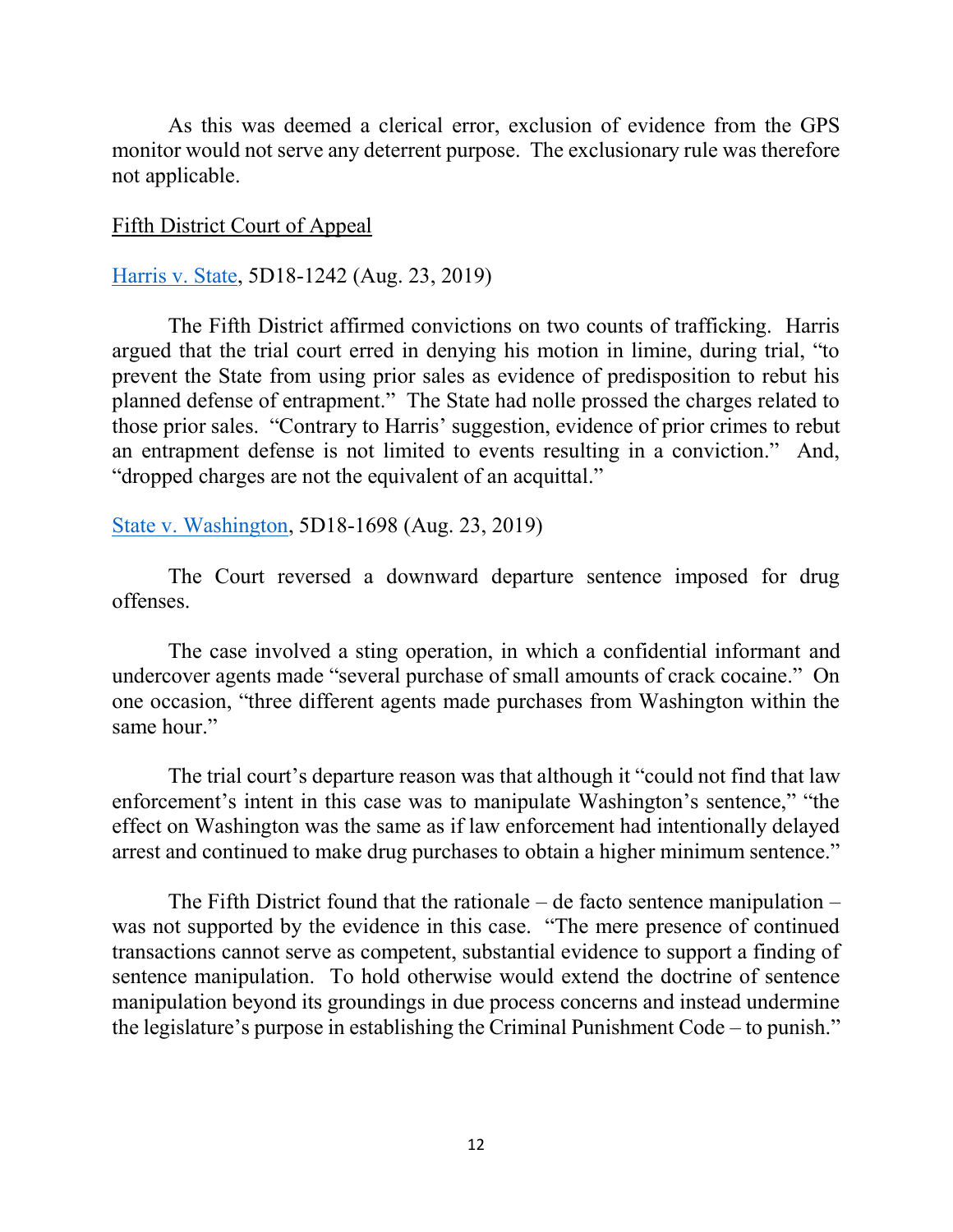### [Copeland v. State,](https://www.5dca.org/content/download/535518/5947450/file/182869_1260_08232019_08253081_i.pdf) 5D18-2869 (Aug. 23, 2019)

The Fifth District reversed a conviction for aggravated assault with a deadly we3apon, which resulted from a "road rage" incident, because trial counsel was ineffective for "failing to request a jury instruction for the justifiable use of nondeadly force."

Copeland was riding a motorcycle and claimed that at some point in time he pulled out and displayed a loaded handgun, "because he was in fear of his life due to Twigg's aggressive driving towards him." Counsel only requested and obtained the instruction based on the justifiable use of deadly force. However, the display of a handgun, even when loaded, and even though a deadly weapon, does not constitute deadly force as a matter of law when it is not fired. Without "the nondeadly force instruction, the jury had no ability to evaluate whether Copeland had acted in selfdefense with nondeadly force, consistent with his counsel's argument. Stated differently, we conclude that Copeland was prejudiced because the jury may very well have concluded that the deadly force instruction was not applicable because Copeland was not in imminent danger of death or great bodily harm at the time but, had it been also instructed on the use of nondeadly force, could have found that Copeland was justified in displaying his firearm to prevent Twigg's alleged 'imminent use of unlawful force' and acquitted him Instead, the jury was left with no choice but to decide Copeland's fate without the benefit of a proper instruction to evaluate his best, and arguably only, defense."

# [Williams v. State,](https://www.5dca.org/content/download/535521/5947486/file/183984_1257_08232019_08564996_i.pdf) 5D18-3984 (Aug. 23, 2019)

In an appeal regarding the imposition of a sentence for a juvenile under the 2014 statutes, after several prior appeals, Williams argued that "having his judicial review hearing and possible release to probation after fifteen years on his first-degree murder conviction, yet having to wait twenty years for his review hearing for his kidnapping conviction, results in 'grossly disproportionate' sentences, in violation of is Eighth Amendment right to have his punishments 'graduated and proportionate.'"

The Fifth District declined to address this constitutional issue, finding that Williams could have and should have raised it in his recent appeal in the Florida Supreme Court when that Court addressed his argument, and ruled in his favor, when holding that a jury had to make the factual finding under section 775.082(1)(b), "of whether a juvenile offender actually killed, intended to kill, or attempted to kill the victim."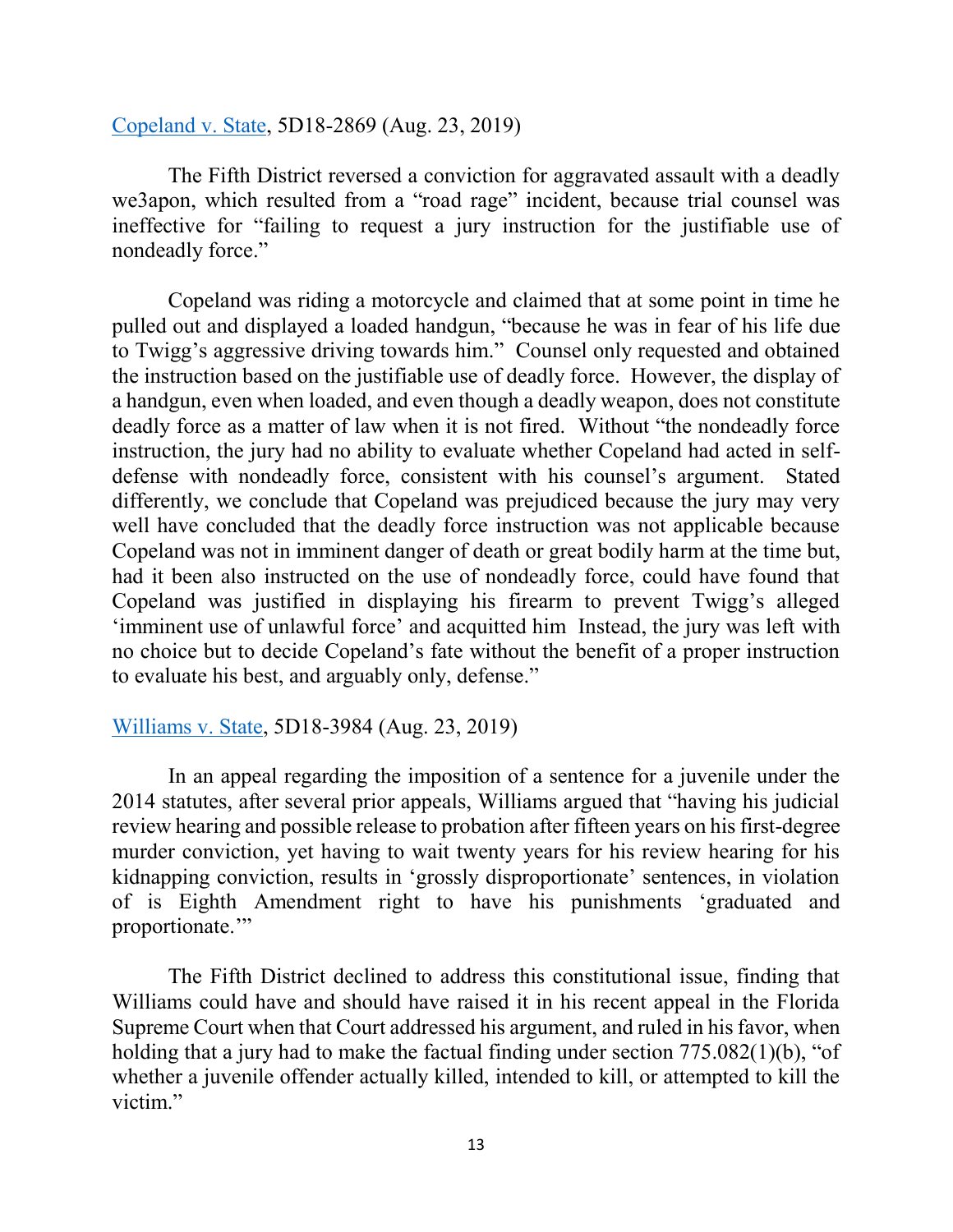[Sharma v. State,](https://www.5dca.org/content/download/535522/5947498/file/190146_1257_08232019_08585020_i.pdf) 5D19-146 (Aug. 23, 2019)

The Fifth District reiterated its prior holding that "'a plea is not rendered involuntary nor is ineffective assistance of counsel established when the defendant is not informed of every possible ramification or limitation concerning gain time or every possible reduction in time to be served.'" The Court certified conflict with several decisions of the Second District Court of Appeal.

### [George v. State,](https://www.5dca.org/content/download/535524/5947522/file/191047_1260_08232019_09052961_i.pdf) 5D19-1047 (Aug. 23, 2019)

The Fifth District reversed the denial of a successive Rule 3.850 motion for an evidentiary hearing, where it alleged newly discovered evidence.

George had obtained an evidentiary hearing on his first Rule 3.850 motion, which was denied. At that evidentiary hearing, "the deceased victim's mother and brother asked to speak to the court and both explained that someone else, allegedly Nicholas Hughey, had confessed to the crimes and bragged that 'someone else is doing his time.'" That was the basis for the newly discovered evidence claim in the subsequent motion, and it was facially sufficient.

## [Dinkins v. State,](https://www.5dca.org/content/download/535491/5947135/file/171567_1257_08222019_01255599_i.pdf) 5D17-1567 (Aug. 22, 2019)

The Fifth District affirmed convictions for two counts of DUI manslaughter and certified two questions of great public importance to the Florida Supreme Court.

Dinkins first argued that the "trial court erred in denying his first motion to suppress his medical records and thereafter allowing his blood-alcohol lab test results into evidence at trial because they were obtained by law enforcement without notice to him, in violation of his constitutional right of privacy." Dinkins did not receive notice and did not consent and officers did not comply with statutory requirements. The Fifth District rejected the argument because the records were seized pursuant to a search warrant based on probable cause.

The Court's ruling was based on its finding that the actions of the police officer did not warrant application of the exclusionary rule. "Here, following Dinkins' criminal actions that caused the deaths of two people, the records were generated at a hospital during the course of Dinkins' medical care and treatment and are likely still accessible from the same hospital. It is not reasonable to assume that, under the facts of this case, the State would not have pursued and obtained these